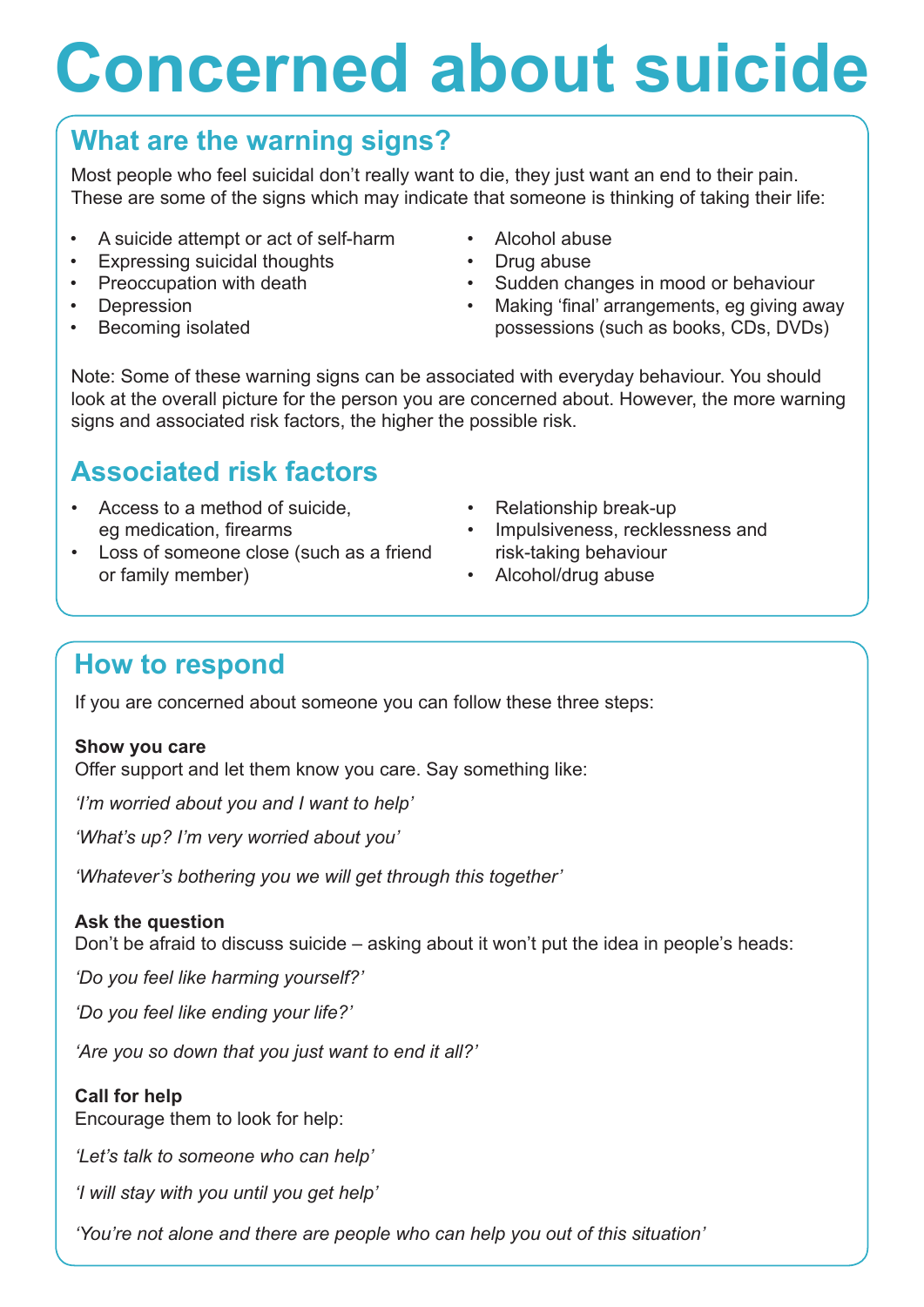## **Where to go for help**

If you, or someone you know, is in crisis now and need someone to talk to:



More information on looking after your mental health and the support which is available across Northern Ireland can be found at **www.mindingyourhead.info**

Adapted from information produced by the HSE Resource Officers for Suicide Prevention, Ireland, and the Suicide Awareness Coordinators for Northern Ireland, with the support of CAWT (Cooperation and Working Together).